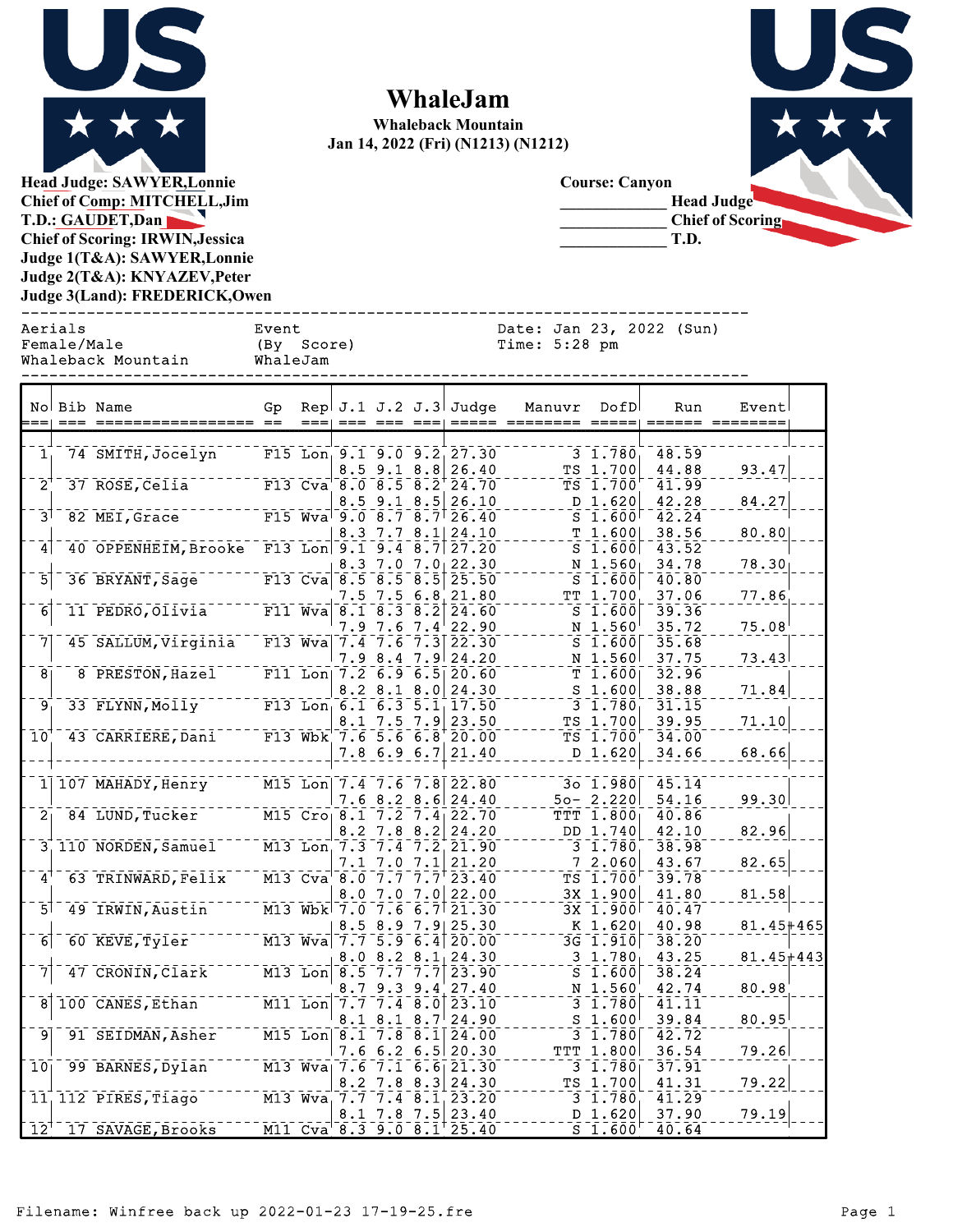Female/Male (By Score) Time: 5:28 pm Aerials Event<br>Female/Male (By Score)<br>Whaleback Mountain WhaleJam

Aerials Event Date: Jan 23, 2022 (Sun)

| Nol                        | Bib Name<br>== ======                          | Gp | Rep                                   |     | $J.1$ $J.2$ $J.3$                                                 |                         | Judge                      | Manuvr | DofD                                            | Run            | Event |
|----------------------------|------------------------------------------------|----|---------------------------------------|-----|-------------------------------------------------------------------|-------------------------|----------------------------|--------|-------------------------------------------------|----------------|-------|
|                            |                                                |    |                                       | 7.6 |                                                                   | 7.4⊧                    | 22.40                      |        | TS 1.700                                        | 38.08          | 78.72 |
|                            | 13 114 THERIAULT, Rowan                        |    |                                       |     |                                                                   |                         | M11 Gou 6.6 6.3 6.4 19.30  |        | $\overline{{}3\mathsf{G}}$ $\overline{{}1.910}$ | 36.86          |       |
|                            |                                                |    |                                       | 7.7 |                                                                   |                         | 7.5 8.1 23.30              |        | 3 1.780                                         | 41.47          | 78.33 |
| 14                         | 51 HERBERT, Jackson                            |    | $M13$ Lon                             |     | 7.35.8<br>8.2                                                     | 6.8                     | 19.90<br>25.00             |        | 3 1.780<br>TS 1.700                             | 35.42<br>42.50 | 77.92 |
| $\overline{15}$            | 65 SAVAGE, Christophe M13 Cva                  |    |                                       | 8.1 | 7.75.9                                                            | 8.7<br>6.1              | 19.70                      |        | $dG$ 1.680                                      | 33.09          |       |
|                            |                                                |    |                                       | 8.4 | 7.8                                                               | $8.3^{\circ}$           | 24.50                      |        | 3 1.780                                         | 43.61          | 76.70 |
| 16                         | 5 BERGERON, Kaleb                              |    |                                       |     | $M09$ Wbk $8.0$ $8.2$ $8.4$                                       |                         | 24.60                      |        | G $1.630$                                       | 40.09          |       |
|                            |                                                |    |                                       | 7.7 | 7.5                                                               | 7.5                     | 22.70                      |        | $S$ 1.600                                       | 36.32          | 76.41 |
| 17 <sub>1</sub>            | 28 DINSMORE, Brooks                            |    |                                       |     | $\overline{M11}$ Cva <sub>1</sub> 7.9 6.9 6.9                     |                         | 21.70                      |        | TS 1.700                                        | 36.89          |       |
|                            |                                                |    |                                       | 7.9 | 7.7                                                               | 7.3                     | 22.90                      |        | TT 1.700                                        | 38.93          | 75.82 |
| 18                         | 53 KARIS, Brody M13 Lon 8.4 7.8 7.8            |    |                                       |     | $6.1\;6.1$                                                        |                         | 24.00<br>17.40             |        | $3 - 1.780$<br>3X 1.900                         | 42.72<br>33.06 | 75.78 |
|                            | 19 101 CANES, Gabriel ---- M13 Lon 8.3 8.1 7.7 |    |                                       |     |                                                                   | 5.2                     | 24.10                      |        | $G_{1.630}$                                     | 39.28          |       |
|                            |                                                |    |                                       |     | $6.5$ $6.4$ $7.5$                                                 |                         | 20.40                      |        | $1 - 1.740$                                     | 35.49          | 74.77 |
| 20 <sup>1</sup>            | 48 BOGIGIAN, Max                               |    |                                       |     | $\frac{1}{2}$ M13 Lon <sup> </sup> 7.8 8.0 8.1                    |                         | 23.90                      |        | $S$ 1.600                                       | 38.24          |       |
|                            |                                                |    |                                       |     | 7.5 8.2 7.71                                                      |                         | 23.40                      |        | N 1.560                                         | 36.50          | 74.74 |
| $\overline{21}$            | 14 CUNDIFF, Samson M11 Wva 8.0 7.8 7.0         |    |                                       |     |                                                                   |                         | 22.80                      |        | TS 1.700                                        | 38.76          |       |
|                            |                                                |    |                                       |     |                                                                   |                         | 7.7 7.1 6.3 21.10          |        | TT 1.700                                        | 35.87          | 74.63 |
| $\overline{2}\overline{2}$ | 3 SAITOW, Ramsey M09 Lon                       |    |                                       | 8.0 | 7.8 7.7 8.0<br>7.97.4                                             |                         | 23.50<br>23.30             |        | $N_{1.560}$<br>S <sub>1.600</sub>               | 36.66<br>37.28 | 73.94 |
| $\overline{2}3$            | 25 OPPENHEIM, Greyson M11 Lon 8.9 8.6 8.6      |    |                                       |     |                                                                   |                         | 26.10                      |        | N 1.560                                         | 40.71          |       |
|                            |                                                |    |                                       |     | 6.97.4                                                            | $5.5^{\dagger}$         | 19.80                      |        | K 1.620                                         | 32.07          | 72.78 |
| $\overline{2}\overline{4}$ | 23 CRONIN, Grady M11 Lon 7.9 7.5               |    |                                       |     |                                                                   | 7.4                     | 22.80                      |        | 3 1.780                                         | 40.58          |       |
|                            |                                                |    |                                       |     | 7.2 6.5                                                           |                         | $6.0$   19.70              |        | $G$ 1.630                                       | 32.11          | 72.69 |
| 25 <sub>1</sub>            | 15 BOGIGAN, Rocco M11 Lon 6.4 5.8 6.0          |    |                                       |     |                                                                   |                         | 18.20                      |        | $TS$ $1.700$                                    | 30.94          |       |
|                            |                                                |    |                                       |     | $8.5$ $8.4$ $8.0$                                                 |                         | 24.90                      |        | S <sub>1.600</sub>                              | 39.84          | 70.78 |
| 26                         | 86 GROSSHANDLER, Brad M15 Lon 6.6 5.5 6.5      |    |                                       |     |                                                                   |                         | 18.60                      |        | $3 - 1.780$                                     | 33.10<br>36.89 | 69.99 |
| 27                         | 62 BERGERON, Kane M13 Wbk 4.8 5.0              |    |                                       |     | 8.0 7.1                                                           | 6.6<br>$\overline{5.4}$ | 21.70<br>15.20             |        | TS 1.700<br>3X 1.900                            | 28.88          |       |
|                            |                                                |    |                                       |     | 8.6 8.5                                                           | 8.0                     | 25.10                      |        | S <sub>1.600</sub>                              | 40.16          | 69.04 |
| 28 <sup>1</sup>            | 16 SKILLINGS, Jack M11 Wva 6.7 6.3             |    |                                       |     |                                                                   | 5.1                     | 18.10                      |        | $3 \; 1.780$                                    | 32.21          |       |
|                            |                                                |    |                                       | 7.4 | 7.8                                                               | 7.31                    | 22.50                      |        | $K$ 1.620                                       | 36.45          | 68.66 |
|                            | 29 109 NORDEN, Max                             |    | $\overline{M11}$ Lon $\overline{7.0}$ |     | $\bar{7.9}$                                                       | 6.6                     | 21.50                      |        | $S^{-1}$ .600                                   | 34.40          |       |
| $\overline{30}$            | 93 PRESTON, Harper                             |    | $M15$ Lon                             |     | 7.3 6.1                                                           |                         | 6.6, 20.00<br>16.00        |        | T <sub>1.600</sub><br>TK 1.720                  | 32.00<br>27.52 | 66.40 |
|                            |                                                |    |                                       |     | $5.9$ $5.4$ $4.7$                                                 |                         | 8.2 8.2 7.4 23.80          |        | K 1.620                                         | 38.55          | 66.07 |
|                            | 31 103 FERRAGAMO, Cooper M15 Lon               |    |                                       |     | 6.35.8                                                            | 5.4                     | 17.50                      |        | $X$ 1.620                                       | 28.35          |       |
|                            |                                                |    |                                       |     | 7.2 6.7                                                           | 6.6                     | 20.50                      |        | $3\;\; 1.780^{\dagger}$                         | 36.49          | 64.84 |
| $\overline{32}$            | 89 STONER, Oliver                              |    |                                       |     | $M15$ Lon 6.2 6.3 5.7                                             |                         | 18.20                      |        | TS 1.700                                        | 30.94          |       |
|                            |                                                |    |                                       |     |                                                                   |                         | 7.1 7.3 6.3 20.70          |        | $X$ 1.620                                       | 33.53          | 64.47 |
|                            | $33 104$ HARLAN, Henry                         |    |                                       |     |                                                                   |                         | M15 Wya 4.3 3.3 4.1 11.70  |        | T 1.600                                         | 18.72          |       |
| 34                         | 58 HARRIS, Blake                               |    | M13 Wva                               |     | $8.5$ 7.6 $8.3$                                                   |                         | 6.0 5.8 5.5 17.30<br>24.40 |        | $S$ 1.600<br>S <sub>1.600</sub>                 | 27.68<br>39.04 | 46.40 |
|                            |                                                |    |                                       |     | dns dns dns                                                       |                         | dns                        |        |                                                 | dns            | 39.04 |
| 35                         | 98 SKILLINGS, Luke                             |    | M13 Wva                               |     | $\overline{5.2}$ $\overline{3.6}$ $\overline{3.5}$ $\overline{5}$ |                         | 12.30                      |        | $3\overline{1.780}$                             | 21.89          |       |
|                            |                                                |    |                                       |     | dns dns dns                                                       |                         | dns                        |        |                                                 | dns            | 21.89 |
|                            | 36 106 LYONS, Madden                           |    |                                       |     | M13 Gou dns dns dns                                               |                         | dns                        |        |                                                 | dns            |       |
|                            |                                                |    |                                       |     | dns dns dns                                                       |                         | dns                        |        |                                                 | dns            | dns   |
|                            | 36 105 KARIS, Carter                           |    |                                       |     | M13 Lon dns dns dns<br>dns dns dns                                |                         | dns<br>dns                 |        |                                                 | dns<br>dns     | dns   |
| 36                         | 61 CARTER, Max                                 |    |                                       |     | M13 Lon dns dns dns                                               |                         | $\bar{d}$ ns               |        |                                                 | dns            |       |
|                            |                                                |    |                                       |     | dns dns dns                                                       |                         | dns                        |        |                                                 | dns            | dns   |
| $\overline{36}$            | 50 COTE, Asher                                 |    |                                       |     | M13 Lon dns dns dns                                               |                         | dns                        |        |                                                 | dns            |       |
|                            |                                                |    |                                       |     | dns dns dns                                                       |                         | dns                        |        |                                                 | dns            | dns   |
| $\overline{36}$            | 69 PRESTON, Dashel                             |    |                                       |     | M13 Lon dns dns dns                                               |                         | dns                        |        |                                                 | dns            |       |
|                            |                                                |    |                                       |     | dns dns dns                                                       |                         | dns                        |        |                                                 | dns            | dns   |
| 36 <sub>1</sub>            | 83 BULGER, Leyton                              |    |                                       |     | $\overline{M15}$ Spe dns dns dns<br>dns dns dns                   |                         | dns<br>dns                 |        |                                                 | dns<br>dns     | dns   |
|                            |                                                |    |                                       |     |                                                                   |                         |                            |        |                                                 |                |       |

Winfree 2022.00, B Rules, Rand=409 @ 9:30a(22-1-16), A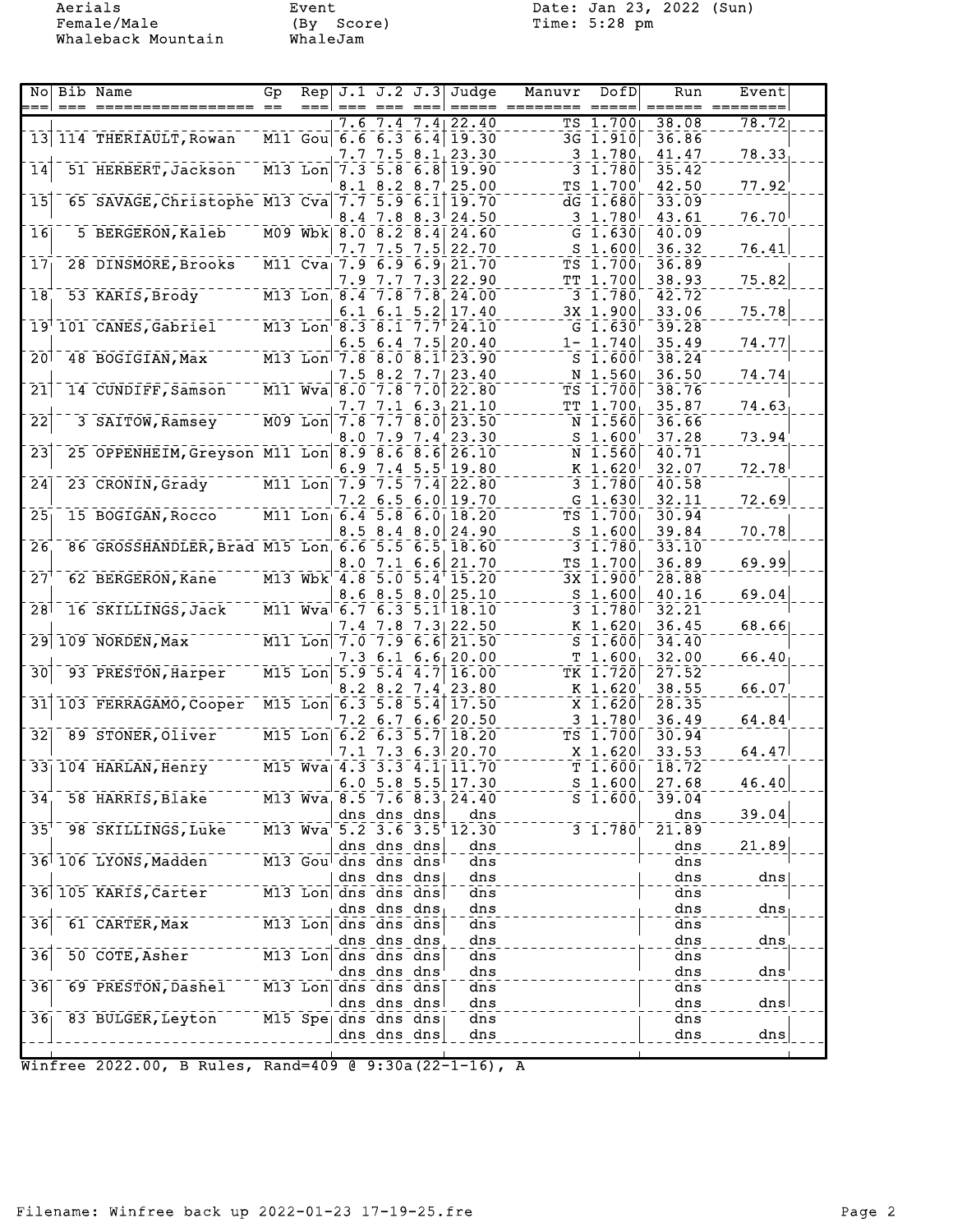------------------------------------------------------------------------------

Female/Male (By Group Score) Time: 5:29 pm Whaleback Mountain WhaleJam

Aerials Finals Date: Jan 23, 2022 (Sun)

|                                        | No Bib# Name |                         | Gp  | Representing                  | Score             |
|----------------------------------------|--------------|-------------------------|-----|-------------------------------|-------------------|
|                                        |              |                         | $=$ |                               |                   |
|                                        |              |                         |     |                               | 75.1              |
| $\frac{1}{2}$                          |              | 11 PEDRO, Olivia        |     | F11 Wva Watervil              |                   |
|                                        |              | 8 PRESTON, Hazel        |     | F11 Lon Loon                  | 71.8              |
| $\mathbf{I}$                           |              | 37 ROSE, Celia          |     | F13 Cva Carrabas              | 84.3              |
| $\bar{2}$                              |              | 40 OPPENHEIM, Brooke    |     | F13 Lon Loon                  | 78.3              |
| $\bar{3}$                              |              | 36 BRYANT, Sage         |     | F13 Cva Carrabas              | 77.9              |
|                                        |              |                         |     |                               |                   |
| $\mathbf{4}$                           |              | 45 SALLUM, Virginia     |     | F13 Wva Watervil              | 73.4              |
| $\overline{5_1}$                       |              | 33 FLYNN, Molly         |     | F13 Lon Loon                  | 71.1              |
| $\overline{6}$                         |              | 43 CARRIERE, Dani       |     | F13 Wbk Whalebac              | 68.7              |
| $\mathbf{\bar{1}}$                     |              | 74 SMITH, Jocelyn       |     | F15 Lon Loon                  | 93.5              |
| $\bar{2}^{\dagger}$                    |              | 82 MEI, Grace           |     | F15 Wva Watervil              | 80.8              |
|                                        |              |                         |     |                               |                   |
| $\mathbf{1}$                           |              | 5 BERGERON, Kaleb       |     | M09 Wbk Whalebac              | 76.4              |
| $\overline{2}$                         |              | 3 SAITOW, Ramsey        |     | M09 Lon Loon                  | 73.9              |
|                                        |              |                         |     |                               |                   |
| $\mathbf{1}$<br>$\overline{2}$         |              | 100 CANES, Ethan        |     | M11 Lon Loon                  | $\bar{81.0}$      |
|                                        |              | 17 SAVAGE, Brooks       |     | M11 Cva Carrabas              | 78.7              |
| $\bar{3}$                              |              | 114 THERIAULT, Rowan    |     | M11 Gould Academ              | 78.3              |
| 4                                      |              | 28 DINSMORE, Brooks     |     | M11 Cva Carrabas              | 75.8              |
| $\bar{5}$                              |              | 14 CUNDIFF, Samson      |     | M11 Wva Watervil <sup>1</sup> | 74.6              |
| $\overline{6}$                         |              | 25 OPPENHEIM, Greyson   |     | M11 Lon Loon                  | 72.8              |
| $\bar{7}$                              |              | 23 CRONIN, Grady        |     | M11 Lon Loon                  | 72.7              |
| $\overline{8}$                         |              | 15 BOGIGAN, Rocco       |     | M11 Lon Loon                  | 70.8              |
| $\overline{9}$                         |              | 16 SKILLINGS, Jack      |     | M11 Wva Watervil              | 68.7              |
| 10 <sub>1</sub>                        |              | 109 NORDEN, Max         |     | M11 Lon Loon                  | 66.4              |
|                                        |              |                         |     |                               |                   |
| $\overline{1}$                         |              | 110 NORDEN, Samuel      |     | M13 Lon Loon                  | 82.7              |
| $\overline{2}$                         |              | 63 TRINWARD, Felix      |     | M13 Cva Carrabas              | 81.6              |
| $\bar{3}$                              |              | 49 IRWIN, Austin        |     | M13 Wbk Whalebac              | 81.4              |
| $\overline{4}$                         |              | 60 KEVE, Tyler          |     | M13 Wva Watervil              | $\overline{81.5}$ |
| $\overline{5}$                         |              | 47 CRONIN, Clark        |     | M13 Lon Loon                  | 81.0              |
| $\overline{6}$                         |              | 99 BARNES, Dylan        |     | M13 Wva Watervil              | 79.2              |
| $\bar{7}$                              |              | 112 PIRES, Tiago        |     | M13 Wva Watervil              | 79.2              |
| $\bar{8}$                              |              | 51 HERBERT, Jackson     |     | M13 Lon Loon                  | 77.9              |
| 9                                      |              |                         |     |                               |                   |
|                                        |              | 65 SAVAGE, Christopher  |     | M13 Cva Carrabas              | 76.7<br>75.8      |
| 10 <sup>1</sup>                        |              | 53 KARIS, Brody         |     | M13 Lon Loon                  |                   |
| 11                                     |              | 101 CANES, Gabriel      |     | M13 Lon Loon                  | 74.8              |
| $\overline{1}\overline{2}$             |              | 48 BOGIGIAN, Max        |     | M13 Lon Loon                  | 74.7              |
| $\overline{1}\overline{3}\overline{1}$ |              | 62 BERGERON, Kane       |     | M13 Wbk Whalebac              | 69.0              |
| 14                                     |              | 58 HARRIS, Blake        |     | M13 Wva Watervil              | 39.0              |
| 15                                     |              | 98 SKILLINGS, Luke      |     | M13 Wva Watervil              | 21.9              |
| 16                                     |              | 106 LYONS, Madden       |     | M13 Gould Academ              | dns               |
| $\overline{16}$                        |              | 105 KARIS, Carter       |     | M13 Lon Loon                  | dns               |
| 16                                     |              | 61 CARTER, Max          |     | M13 Lon Loon                  | dns               |
| 16                                     |              | 50 COTE, Asher          |     | M13 Lon Loon                  | dns               |
| 16                                     |              | 69 PRESTON, Dashel      |     | M13 Lon Loon                  | dns               |
|                                        |              |                         |     |                               |                   |
| $\frac{1}{2}$                          |              | 107 MAHADY, Henry       |     | M15 Lon Loon                  | 99.3              |
|                                        |              | 84 LUND, Tucker         |     | M15 Cro Crotched              | $\bar{8}3.0$      |
| $\overline{3}$                         |              | 91 SEIDMAN, Asher       |     | M15 Lon Loon                  | 79.3              |
| 4                                      |              | 86 GROSSHANDLER, Braden |     | M15 Lon Loon                  | 70.0              |
| $\overline{5}$                         |              | 93 PRESTON, Harper      |     | M15 Lon Loon                  | 66.1              |
| 6                                      |              | 103 FERRAGAMO, Cooper   |     | M15 Lon Loon                  | 64.8              |
| $\bar{7}$                              |              | 89 STONER, Oliver       |     | M15 Lon Loon                  | 64.5              |
|                                        |              |                         |     |                               |                   |